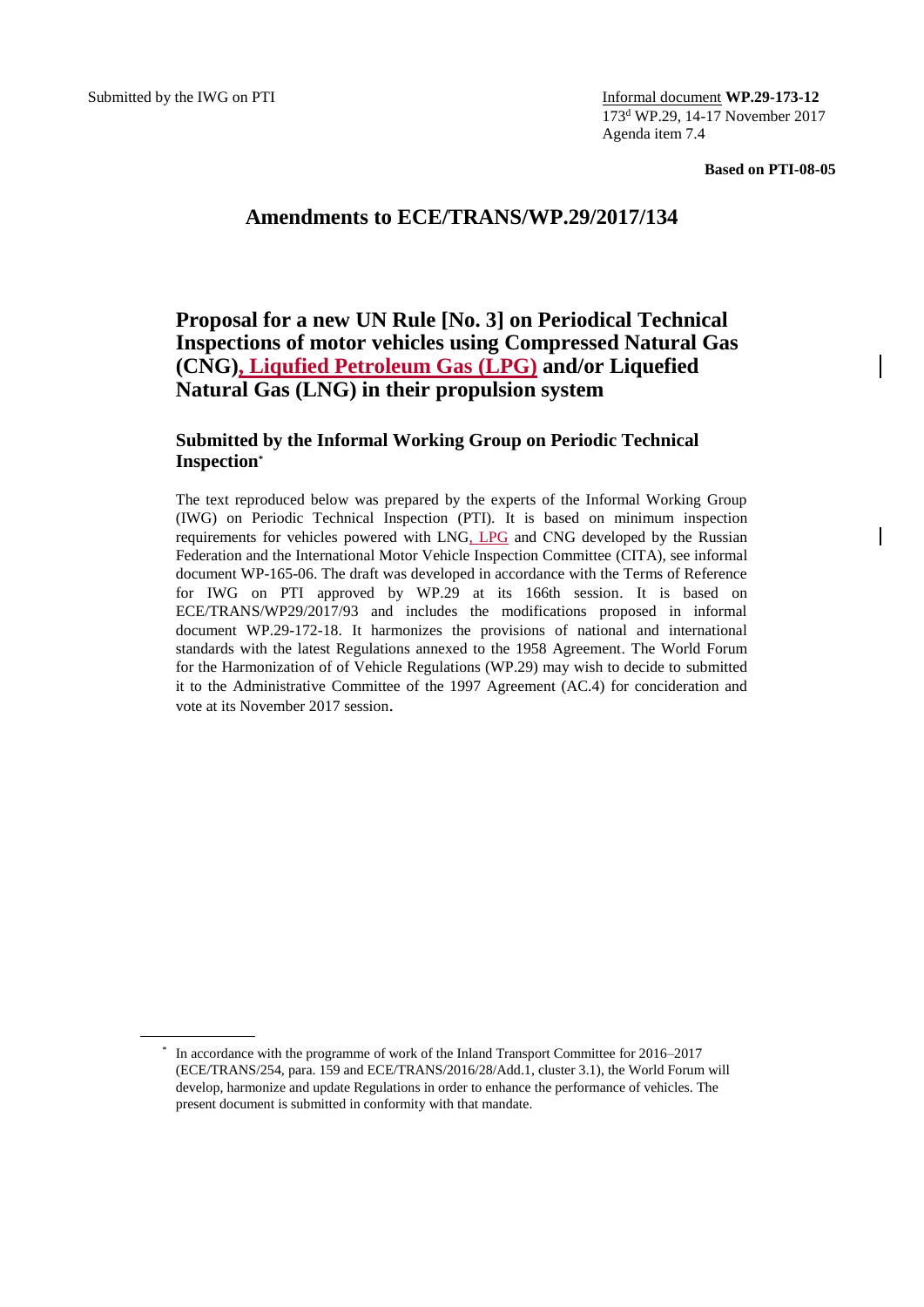## **Rule No. [3]**

on uniform provisions for periodical technical inspections of motor vehicles using compressed natural gas (CNG), Liqufied Petroleum Gas (LPG) and/or liquefied natural gas<br>(LNG) in their propulsion system with regard their roadworthiness

#### Contents

| 2.    |   |
|-------|---|
| 3.    |   |
| 4.    |   |
| 5.    |   |
| 6.    |   |
| 7.    |   |
| 8.    | 5 |
| Annex |   |
|       | 6 |

Page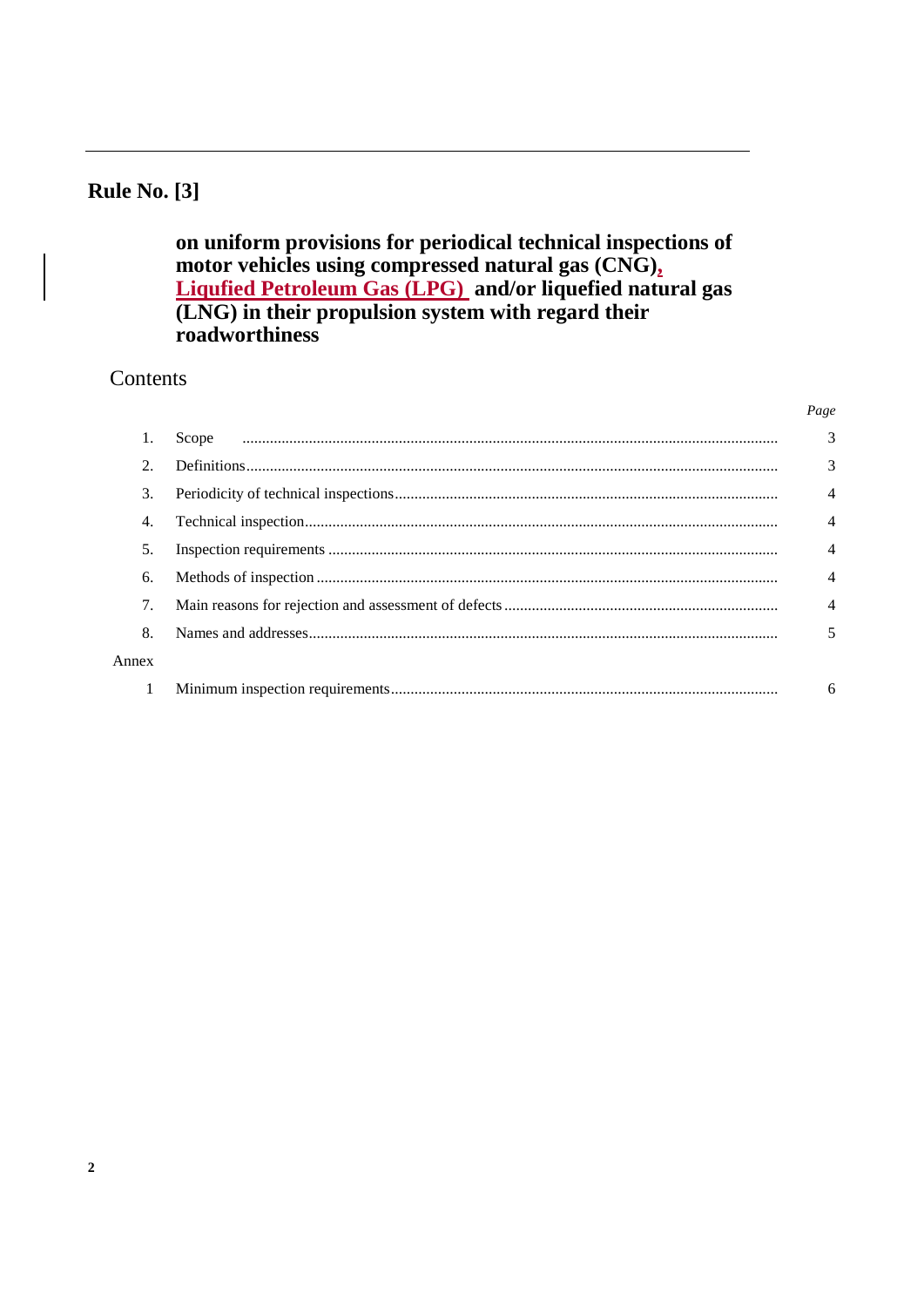#### **1. Scope**

- 1.1. For the purpose of Article 1 of the Agreement concerning the adoption of uniform conditions for periodical technical inspections of wheeled vehicles and the reciprocal recognition of such inspections, the items to be inspected are related to safety requirements of motor vehicles using compressed natural gas (CNG), Liqufied Petroleum Gas (LPG) and/or liquefied natural gas (LNG) in their propulsion system;
- 1.2. Wheeled vehicles as defined in paragraph 2.4 used in international transports shall satisfy the requirements set out below when they are fitted with LPG, LNG or CNG engines according to UN Regulations Nos. 67, 110, 115 or 143;
- 1.3. Contracting Parties may decide to extend the requirement of paragraph 1.2 above also to vehicles used in domestic transport.

### **2. Definitions**

For the purpose of this Rule,

- 2.1. "*Agreement*" means the 1997 Vienna Agreement concerning the adoption of uniform conditions for periodical technical inspections of wheeled vehicles and the reciprocal recognition of such inspections;
- 2.2. "*International Technical Inspection Certificate*" means a certificate about the first registration after manufacture and the periodical technical inspections of wheeled vehicles in compliance with the provisions of Article 1 and Appendix 2 of the Agreement (see paragraph 2.1. above);
- 2.3. "*Periodical Technical Inspection*" means a periodical administrative uniform procedure by which the authorized technical Inspection Centres responsible for conducting the inspection tests declare, after carrying out the required verifications, that the wheeled vehicle submitted conforms to the requirements of this Rule;
- 2.4. *"Wheeled vehicle"* means motor vehicles of categories  $M_1$ ,  $M_2$ ,  $M_3$ ,  $N_1$ ,  $N_2$ and N3, as specified in Consolidated Resolution on the Construction of Vehicles (RE.3) (TRANS/WP.29/78/Rev.4, as amended), used in international transport <del>[whose permissible maximum mass exceeds 3,500 kg,</del> except those used for the carriage of passengers and having not more than eight seats in addition to the driver's seat];
- 2.5. "*Verification*" means the proof of compliance with the requirements set out in the annex to this Rule through tests and checks carried out using techniques and equipment currently available, and without the use of tools to dismantle or remove any part of the vehicle;
- 2.6. "*1958 Geneva Agreement*" means the Agreement concerning the adoption of uniform technical prescriptions for wheeled vehicles, equipment and parts which can be fitted and/or used on wheeled vehicles and the conditions for reciprocal recognition of approvals granted on the basis of these prescriptions, done at Geneva on 20 March 1958 and amended as of 16 October 1995;
- 2.7. "*Regulation*" means a Regulation annexed to the 1958 Geneva Agreement.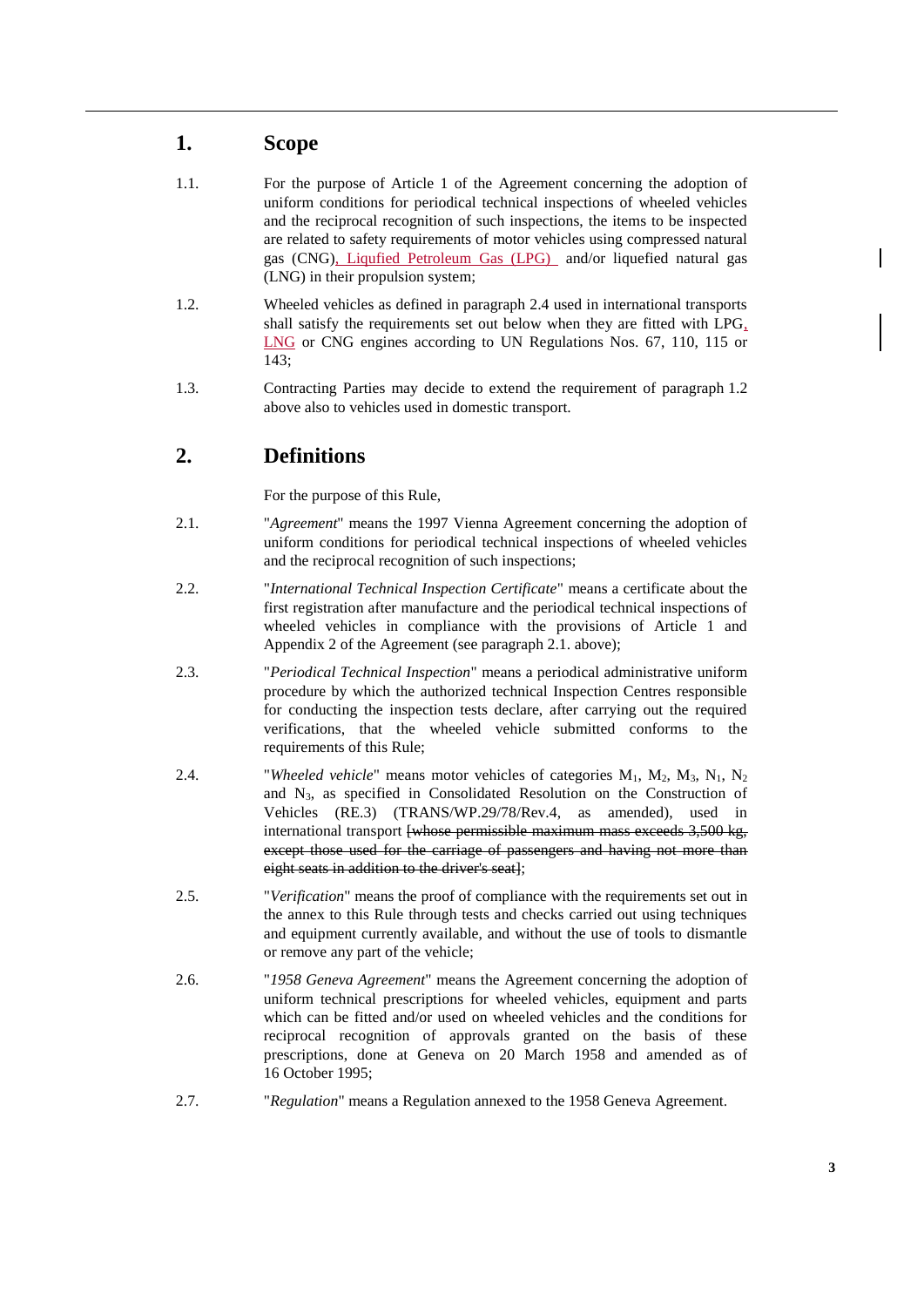2.8. "*Inappropriate repair or modification*" means a repair or modification that adversely affects the road safety of the vehicle.

#### **3. Periodicity of technical inspections**

| Vehicle categories                                                                                                                  | Maximum inspection intervals                                                                                                                |
|-------------------------------------------------------------------------------------------------------------------------------------|---------------------------------------------------------------------------------------------------------------------------------------------|
| Passenger-carrying motor vehicles: $M_1$ , except taxis<br>and ambulances<br>Goods vehicles: $N_1$                                  | Four years after the first entry into service of the first<br>registration and every two years thereafter                                   |
| [Taxis and ambulances]<br>Passenger-carrying motor vehicles: $M_2$ above 3,500 kg<br>and $M_3$<br>Goods vehicles: $N_2$ and $N_3$ : | One year after the first registration (or if the vehicle is<br>not required to be registered, date of first use) and<br>annually thereafter |

#### **4. T**echnical inspection

Vehicles to which these provisions apply must undergo a periodic technical inspection in accordance with Annex 1 hereafter together with the inspection defined in Rule 1 and Rule 2 annexed to the 1997 Agreement.

Following verification, the International Technical Inspection Certificate shall confirm the compliance with at least the provisions of this annex.

#### **5. Inspection requirements**

The inspection shall cover at least the items listed below, provided they are installed in the vehicle.

#### **6. Methods of inspection**

The method of inspection set out in the annex shall be the minimum requirement. Where a method of inspection is given as visual, it means that in addition to looking at the items, the inspector can also handle them, evaluate noise, etc.

#### **7. Main reasons for rejection and assessment of defects**

Recommendations for the main reasons for rejection and the assessment of defects are also given in the annex. The three criteria for assessment of defects are defined as follows.

7.1. "*Minor defects*" (MiD) are technical defects that have no significant effect on the safety of the vehicle and other minor non-compliances. The vehicle does not have to be re-examined as it can reasonably be expected that the detected defects will be rectified without delay.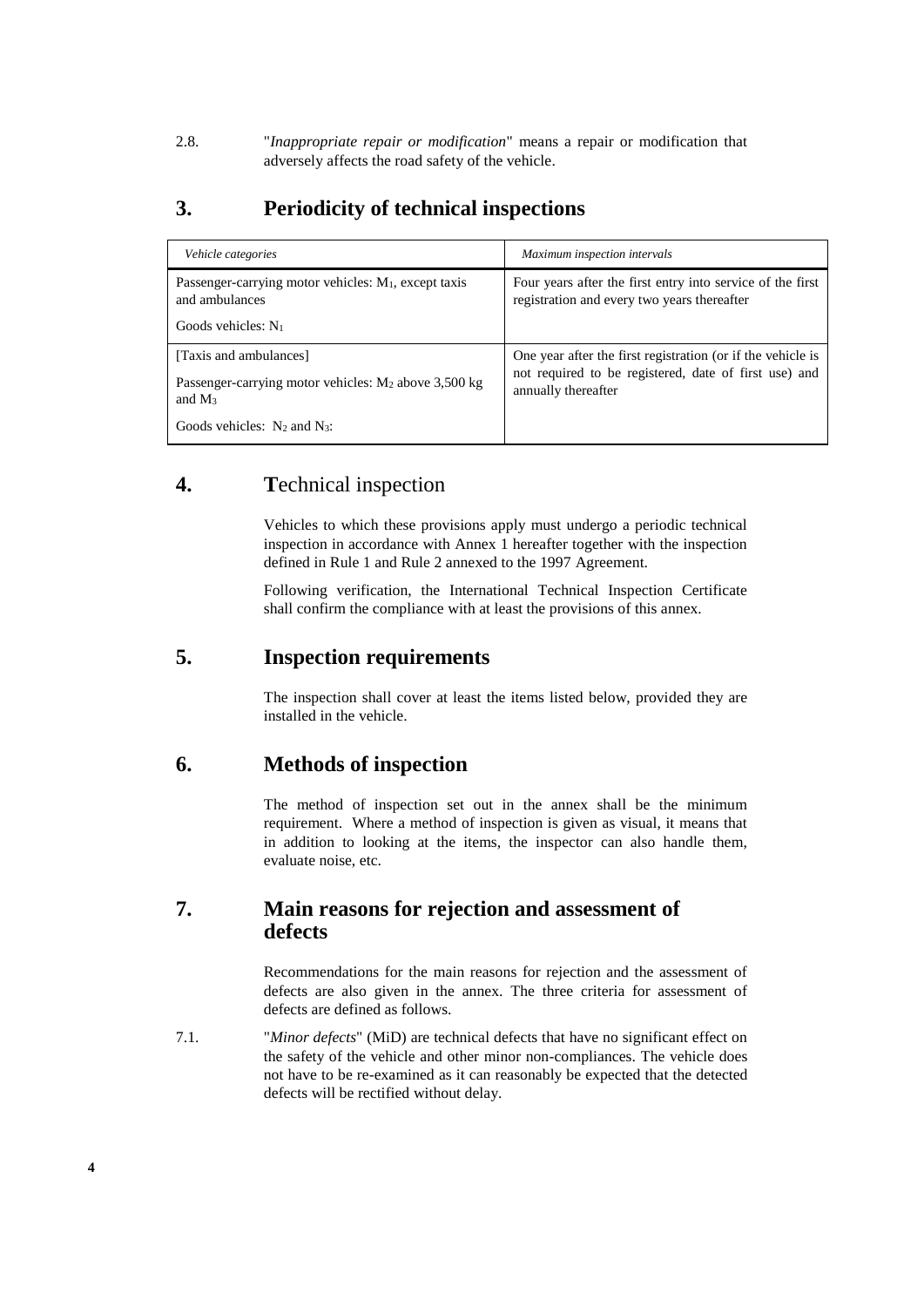- 7.2. "*Major defects*" (MaD) are defects that may prejudice the safety of the vehicle and/or put other road users at risk and other more significant noncompliances. Further use of the vehicle on the road without repair of the detected defects is not allowed although it still may be driven to a place for repair and afterwards to a specified location for the repair to be checked.
- 7.3. "*Dangerous defects*" **(**DD) are defects that constitute a direct and immediate risk to road safety such that the vehicle should not be used on the road under any circumstances.
- 7.4. A vehicle having defects falling into more than one defect group should be classified according to the most serious defect. A vehicle showing several defects of the same group can be classified in the next more serious group if their combined effect makes the vehicle more dangerous.

#### **8. Names and addresses**

The Contracting Parties to the Agreement applying this Rule shall communicate to the United Nations Secretariat basic information on administrative authorities responsible for supervising the inspection tests and issuing the International Technical Inspection Certificates.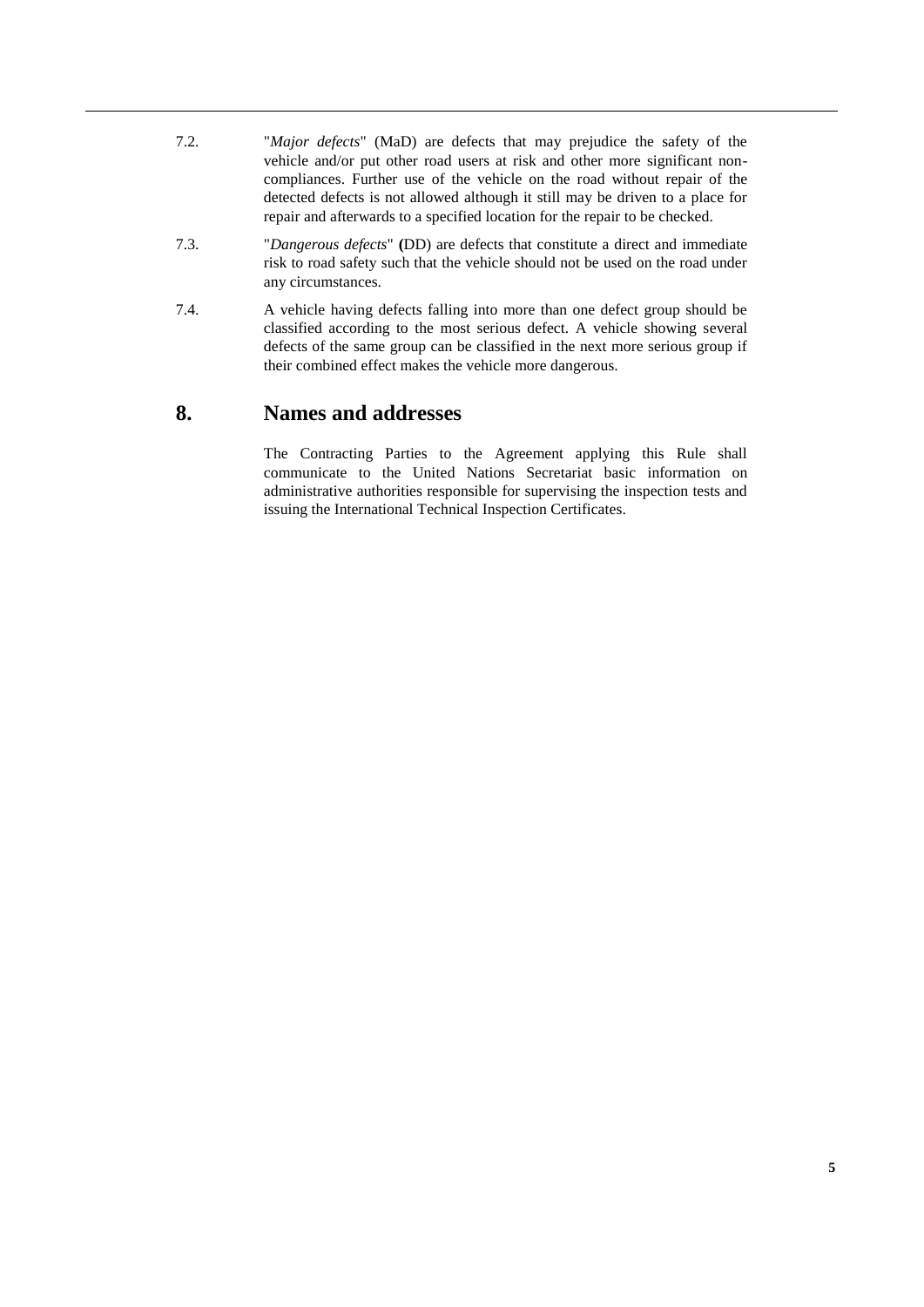## **Annex 1**

# **Minimum inspection requirements**

| <i>Item</i>                                            | Method                                                                                                                                   | Main Reasons for Rejection                                                                                                                          |     | Defect Assessment         |     |  |
|--------------------------------------------------------|------------------------------------------------------------------------------------------------------------------------------------------|-----------------------------------------------------------------------------------------------------------------------------------------------------|-----|---------------------------|-----|--|
|                                                        |                                                                                                                                          |                                                                                                                                                     | MiD | MaD                       | DD. |  |
| 1.<br>Legal<br>requirements of the<br>gas installation | Visual inspection and<br>checking of the appropriate<br>documents                                                                        | The installation is not approved according<br>to UN Regulations Nos. 67, 110, 115 or<br>143 or equivalent                                           |     | $\boldsymbol{\mathrm{X}}$ |     |  |
| 2.1.<br>Fuel control<br>command, if present            | Visual inspection and by<br>operation                                                                                                    | Operation not possible<br>(a)                                                                                                                       |     | X                         |     |  |
|                                                        |                                                                                                                                          | Not clear marking that may confuse the<br>(b)<br>driver about the fuel in use                                                                       |     | X                         |     |  |
| Ventilation<br>2.2.<br>housing, including its          | Visual inspection with the<br>vehicle over a pit or<br>on a hoist when appropriate                                                       | Insecure or not adequately secured<br>(a)                                                                                                           |     | X                         |     |  |
| ventilation pipes                                      |                                                                                                                                          | Insecure or not adequately secured with<br>(b)<br>immediate risk of detachment, gas leakage<br>or fire                                              |     |                           | X   |  |
|                                                        |                                                                                                                                          | Components missing, damaged, corroded<br>(c)<br>or not according to the requirements                                                                |     | X                         |     |  |
|                                                        |                                                                                                                                          | Components missing, damaged, corroded<br>(d)<br>or not according to the requirements with<br>immediate risk of detachment, gas leakage<br>or fire   |     |                           | X   |  |
|                                                        |                                                                                                                                          | Blocked ventilation pipes<br>(e)                                                                                                                    |     |                           | X   |  |
| Tank level<br>2.3.<br>gauge                            | Visual inspection                                                                                                                        | Limit of 80% of the tank capacity not<br>(a)<br>readable (only LPG)                                                                                 |     | X                         |     |  |
| 2.4.<br>Other<br>components of the gas                 | Visual inspection with the<br>vehicle over a pit or on a<br>hoist, including inside the<br>engine compartment,<br>passengers and luggage | Insecure or not adequately secured<br>(a)                                                                                                           |     | $\mathbf X$               |     |  |
| filling system: valves,<br>pipes, injectors            |                                                                                                                                          | Insecure or not adequately secured with<br>(b)<br>immediate risk of detachment, gas leakage<br>or fire                                              |     |                           | X   |  |
|                                                        | compartments when<br>appropriated.                                                                                                       | Components missing, damaged, corroded<br>(c)<br>or not according to the requirements                                                                |     | X                         |     |  |
|                                                        |                                                                                                                                          | Components missing, damaged, corroded<br>(d)<br>or not according to the requirements l with<br>immediate risk of detachment, gas leakage<br>or fire |     |                           | X   |  |
|                                                        |                                                                                                                                          | Discharge valves with blocked discharge<br>(e)<br>holes                                                                                             |     |                           | X   |  |
|                                                        |                                                                                                                                          | Pipes without an appropriate protection<br>(f)<br>when going through a body panel                                                                   |     | $\mathbf X$               |     |  |
| Electronic<br>2.5.                                     | Visual inspection                                                                                                                        | Warning device malfunctioning<br>(a)                                                                                                                |     |                           | X   |  |
| control unit                                           |                                                                                                                                          | Warning device shows system malfunction<br>(b)                                                                                                      |     |                           | Χ   |  |